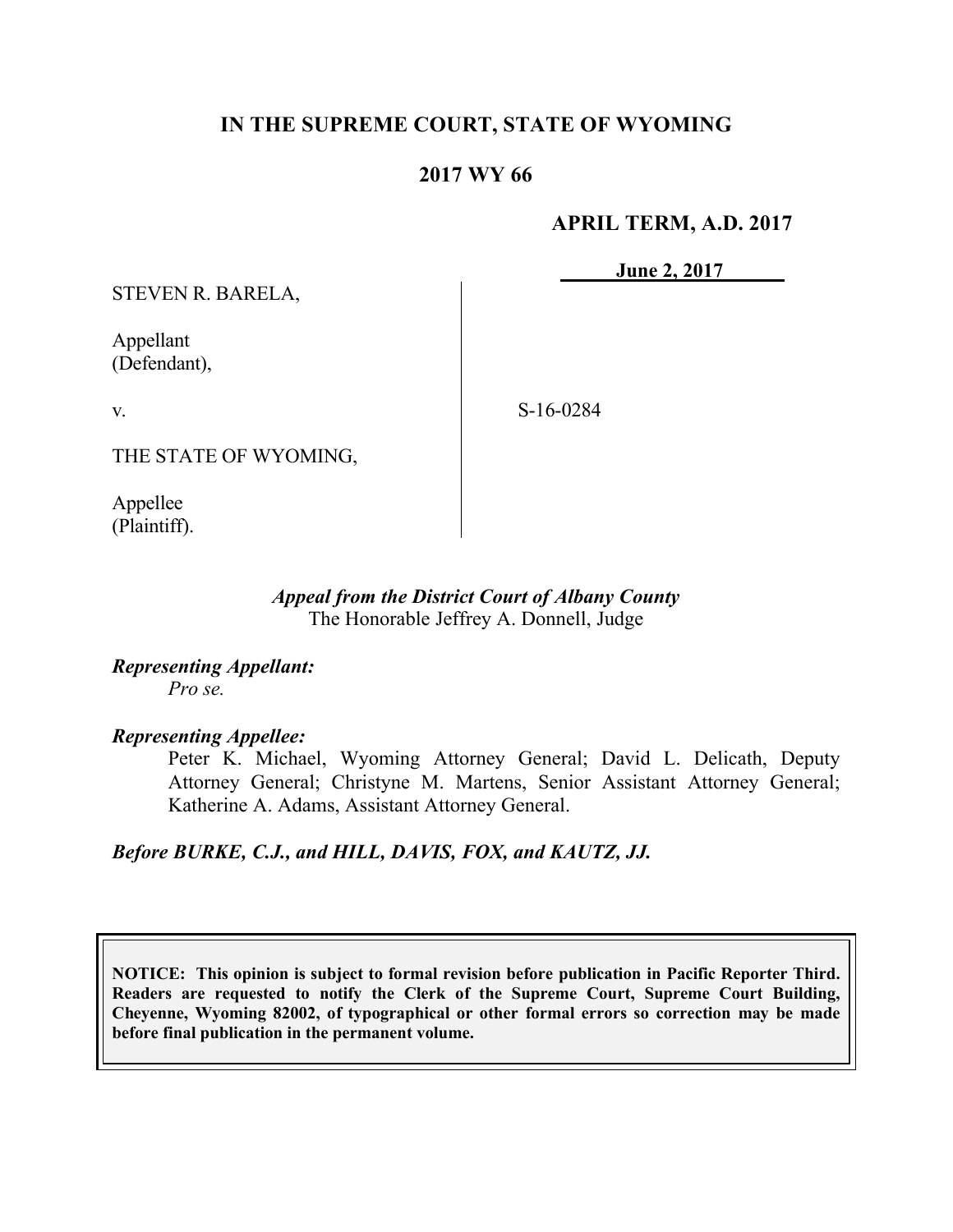### **KAUTZ, Justice.**

[¶1] Steven R. Barela challenges the district court's order denying two motions. We dismiss this appeal because Mr. Barela's motions attempt to raise issues outside the jurisdiction of the district court and this Court.

#### **BACKGROUND**

[¶2] In 1994, Mr. Barela murdered his wife. In 1995, he pled guilty to second-degree murder and the district court sentenced him to a term of twenty-eight years to life. Mr. Barela did not appeal that sentence. Later, Mr. Barela filed a motion for sentence reduction, which the district court denied. This Court affirmed the district court's denial of the motion for sentence reduction. *Barela v. State*, 936 P.2d 66 (Wyo. 1997) (*Barela I*). In 1999, Mr. Barela filed a petition for post-conviction relief with this Court, which we denied. In 2000, he filed a motion to withdraw his guilty plea, which the district court denied. We affirmed the denial of Mr. Barela's request to withdraw his guilty plea. *Barela v. State*, 2002 WY 143, 55 P.3d 11 (Wyo. 2002) (*Barela II*). In 2015, Mr. Barela filed a motion which requested a writ of habeas corpus, withdrawal of his guilty plea and correction or reduction of his sentence. The district court denied those motions, and once again Mr. Barela appealed. We determined that we had no jurisdiction to consider an appeal of the habeas corpus issue or of the untimely motions to withdraw guilty plea and to reduce sentence. We considered Mr. Barela's claim that his sentence was illegal and affirmed the district court because the sentence was not illegal. *Barela v. State*, 2016 WY 68, 375 P.3d 783 (Wyo. 2016) (*Barela III)*.

[¶3] In August 2016, Mr. Barela filed two motions in his criminal case. The first was titled "Motion for: Copy of Records & Order to Perform Duty as prescribed by Law in Violation of and Pursuant to W.S. § 7-13-104 & Wyoming Criminal History Records Act 7-19-101 through 7-19-109 & Wyoming Public Records Act – W.S. §§ 16-4-201 through 16-4-205 & Freedom of Information Act." In that motion he requested that the district court "order the Wyoming Department of Corrections to provide a true copy of all the defendant's records . . . at the State's expense . . . ." Mr. Barela titled his second motion as "Motion for: De Novo Review/Clarification of Sentence, Pursuant to W.S. § 7-13-201 & W.S. § 6-10-104 Maximum and Minimum Term of Sentence." He requested an order "granting the Defendant the right to what the length of time that this Court expected the Defendant to serve on his sentence." [sic] The district court denied both motions, finding that "Mr. Barela has presented no substantive grounds for his motions and no cogent legal argument in support of his requests." Mr. Barela appealed.

### **DISCUSSION**

*Motion for Records*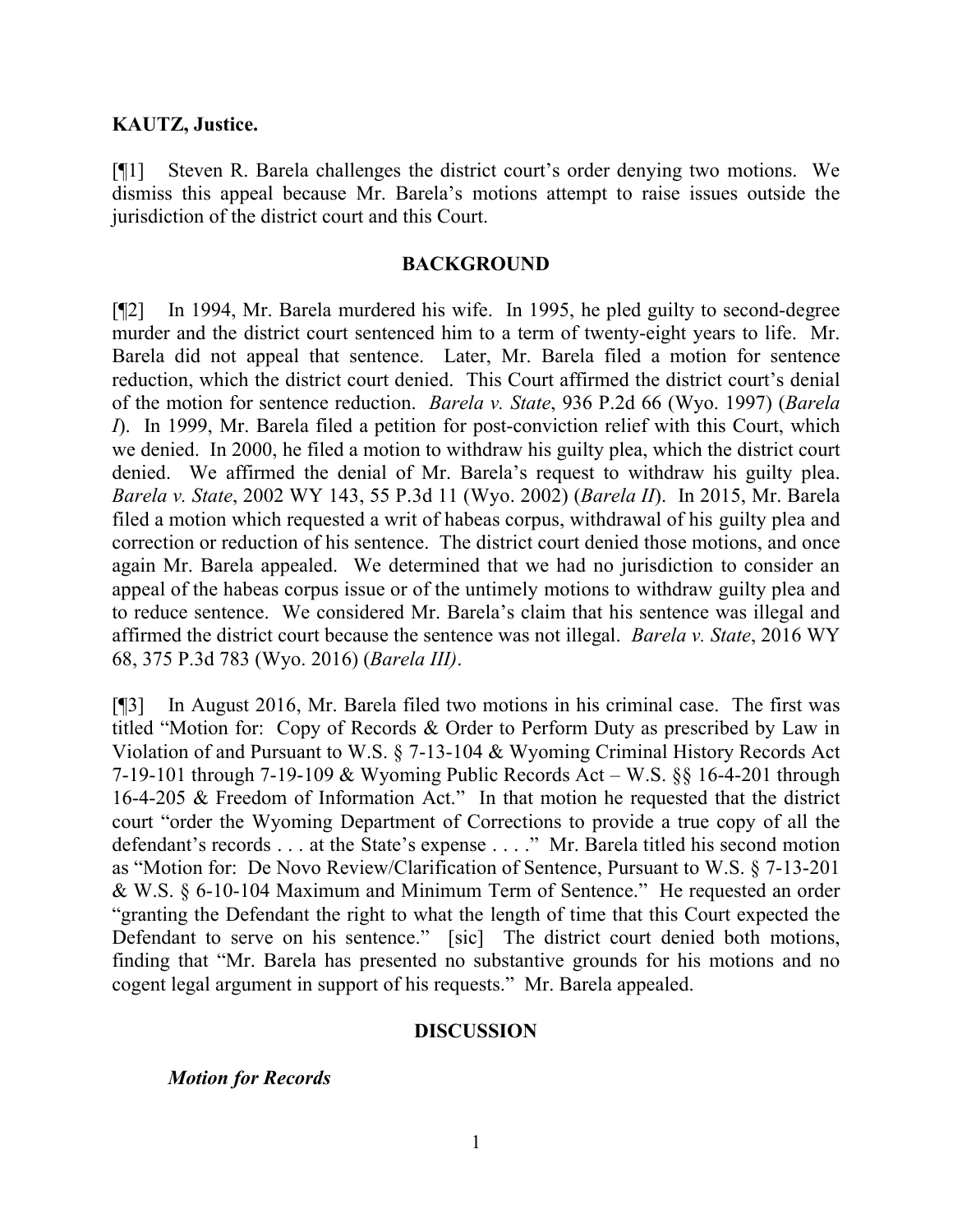[¶4] Although the district court denied Mr. Barela's motion for failure to provide any "substantive grounds or cogent legal argument," we may affirm a district court's decision "on any proper legal grounds supported by the record." *Allgier v. State,* 2015 WY 137, ¶ 11, 358 P.3d 1271, 1275 (Wyo. 2015). At the outset, "every court has the duty to ensure the proper exercise of its jurisdiction." *Lee v. State*, 2007 WY 81, ¶ 5, 157 P.3d 947, 948 (Wyo. 2007). "Whether subject matter jurisdiction exists is a question of law that we review *de novo.*" *Kurtenbach v. State,* 2012 WY 162, ¶ 10, 290 P.3d 1101, 1104 (Wyo. 2012).

[¶5] In his first motion, Mr. Barela asked the district court, within the confines of Mr. Barela's criminal case, to require the Wyoming Department of Corrections to produce records under the Wyoming Criminal History Records Act, Wyo. Stat. Ann. §§ 7-19-102 through 109 (LexisNexis 2015). The Wyoming Criminal History Records Act relates to "information, records and data compiled by criminal justice agencies on individuals for the purpose of identifying criminal offenders . . . ." Section 7-19-103(a)(ii). However, Mr. Barela did not indicate he was requesting any specific identifying criminal history records or information. Rather, he argued that he "is clearly within his rights under the law to ask for a complete and true copy of all of his institutional records . . . ." It may be that Mr. Barela's claim far exceeds the parameters of the Wyoming Criminal History Records Act. It is unnecessary to answer that question because it is clear that the district court, **within Mr. Barela's original criminal case**, had no jurisdiction to enforce the Wyoming Criminal History Records Act or any other public records act. Furthermore, Mr. Barela provides no cogent argument or pertinent authority demonstrating jurisdiction.

> Subject matter jurisdiction is the power to hear and determine cases of the general class to which the proceedings in question belong. *Fuller v. State,* 568 P.2d 900, 902–03 (Wyo.1977). We have said:

"It is fundamental, if not axiomatic, that, before a court can render any decision or order having any effect in any case or matter, it must have subject matter jurisdiction. Jurisdiction is essential to the exercise of judicial power. Unless the court has jurisdiction, it lacks any authority to proceed, and any decision, judgment, or other order is, as a matter of law, utterly void and of no effect for any purpose. Subject matter jurisdiction, like jurisdiction over the person, is not a subject of judicial discretion. There is a difference, however, because the lack of jurisdiction over the person can be waived, but lack of subject matter jurisdiction cannot be. Subject matter jurisdiction either exists or it does not and, before proceeding to a disposition on the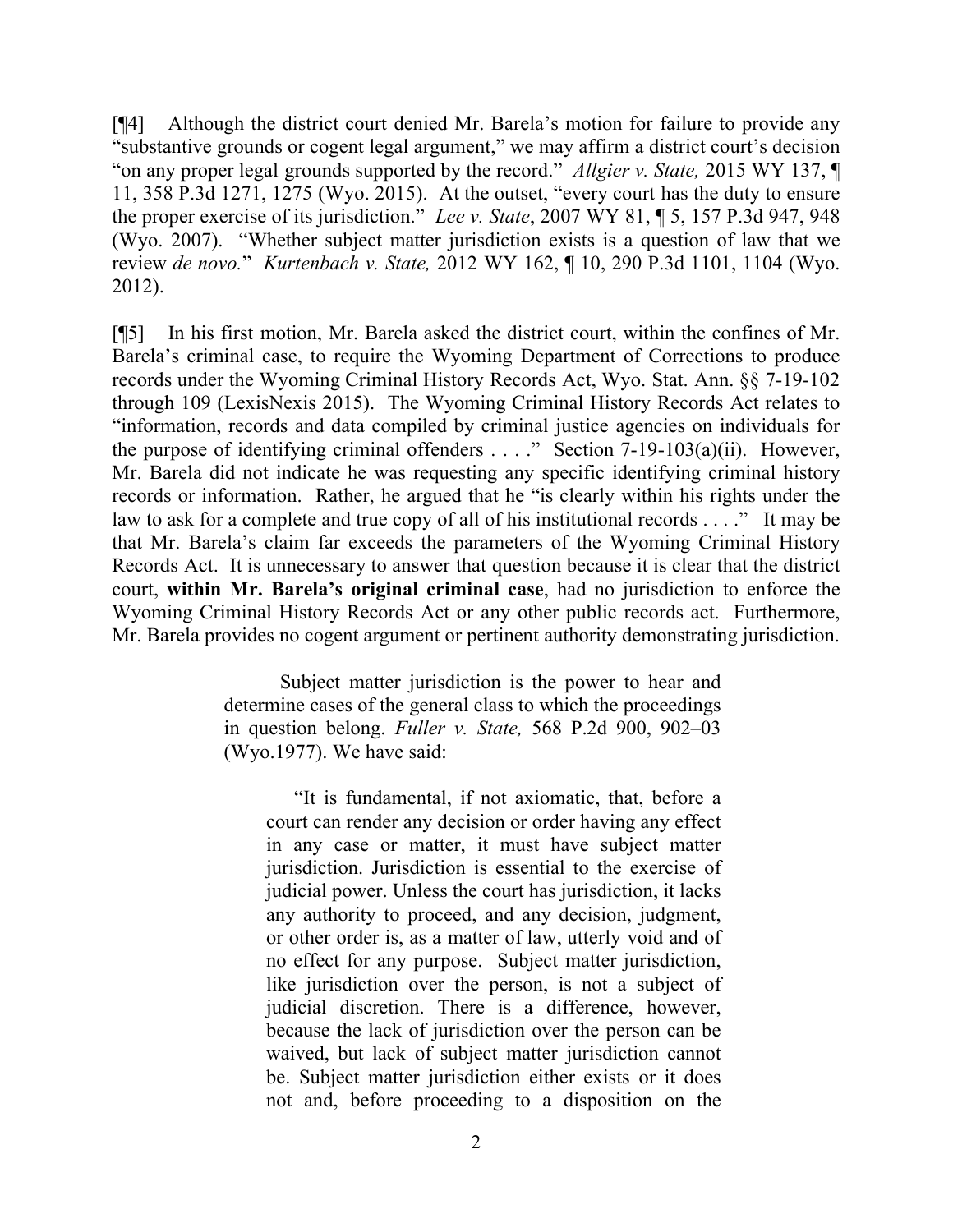merits, a court should be satisfied that it does have the requisite jurisdiction."

*Messer v. State*, 2004 WY 98, ¶ 13, 96 P.3d 12, 17 (Wyo. 2004), quoting *United Mine Workers of America Local 1972 v. Decker Coal Co.,* 774 P.2d 1274, 1283-84 (Wyo. 1989).

[¶6] In a criminal case, jurisdiction is determined by and limited to the allegations on the face of the charging document. *Id*., ¶ 15, 96 P.3d at 17. In Mr. Barela's case, the charging documents defined the issues as the criminal charges which Mr. Barela faced. It is fundamental that jurisdiction in the criminal case was limited to those criminal charges and any related matters specifically authorized by statute or rule. A district court has no jurisdiction within a criminal case to entertain a defendant's civil claims against a state agency.

[¶7] The trial court's jurisdiction in a criminal case terminates with the entry of the judgment and sentence in the case, and the final disposition of any direct appeal. *Lee,* ¶ 6, 157 P.3d at 949; *Nixon v. State*, 2002 WY 118, ¶ 9, 51 P.3d 851, 854 (Wyo. 2002). In Mr. Barela's case, that occurred more than twenty years ago. After this finality, a district court's authority in a criminal case is limited to compliance with remand instructions and situations where express statutory or rule statements confer jurisdiction. *Kurtenbach,* ¶ 11, 290 P.3d at 1104. Without a specific statute or court rule granting jurisdiction, the trial court has no power to act further. *Id*.

[¶8] Mr. Barela does not point us to any statute or rule which indicates that the court in a criminal case has jurisdiction over a defendant's claims for records from the Department of Corrections at any point in time, either during the pendency of his criminal case or after it ends. He presents no cogent argument or case law supporting the notion that the district court has jurisdiction, within a criminal case, to consider civil claims like this one.

[¶9] Wyoming's Criminal History Records Act contains a limited right of inspection of criminal history records, but does not authorize a defendant to enforce that right in his original criminal case. Mr. Barela's criminal conviction was final, and no statute or rule authorized the district court, within the criminal case, to consider Mr. Barela's civil claim for access to Department of Corrections records. Consequently, the district court had no jurisdiction to consider the motion for a copy of Mr. Barela's records held by the Department. *Kurtenbach*, ¶ 13, 290 P.3d at 1104; *Lee*, ¶ 6, 157 P.3d at 949. Because the district court lacked jurisdiction to consider Mr. Barela's records motion, this Court has no jurisdiction to consider this appeal. *See Neidlinger v. State,* 2010 WY 54, ¶ 10, 230 P.3d 306, 309 (Wyo. 2010) ("This Court enjoys no greater jurisdiction than the district court in such matters.").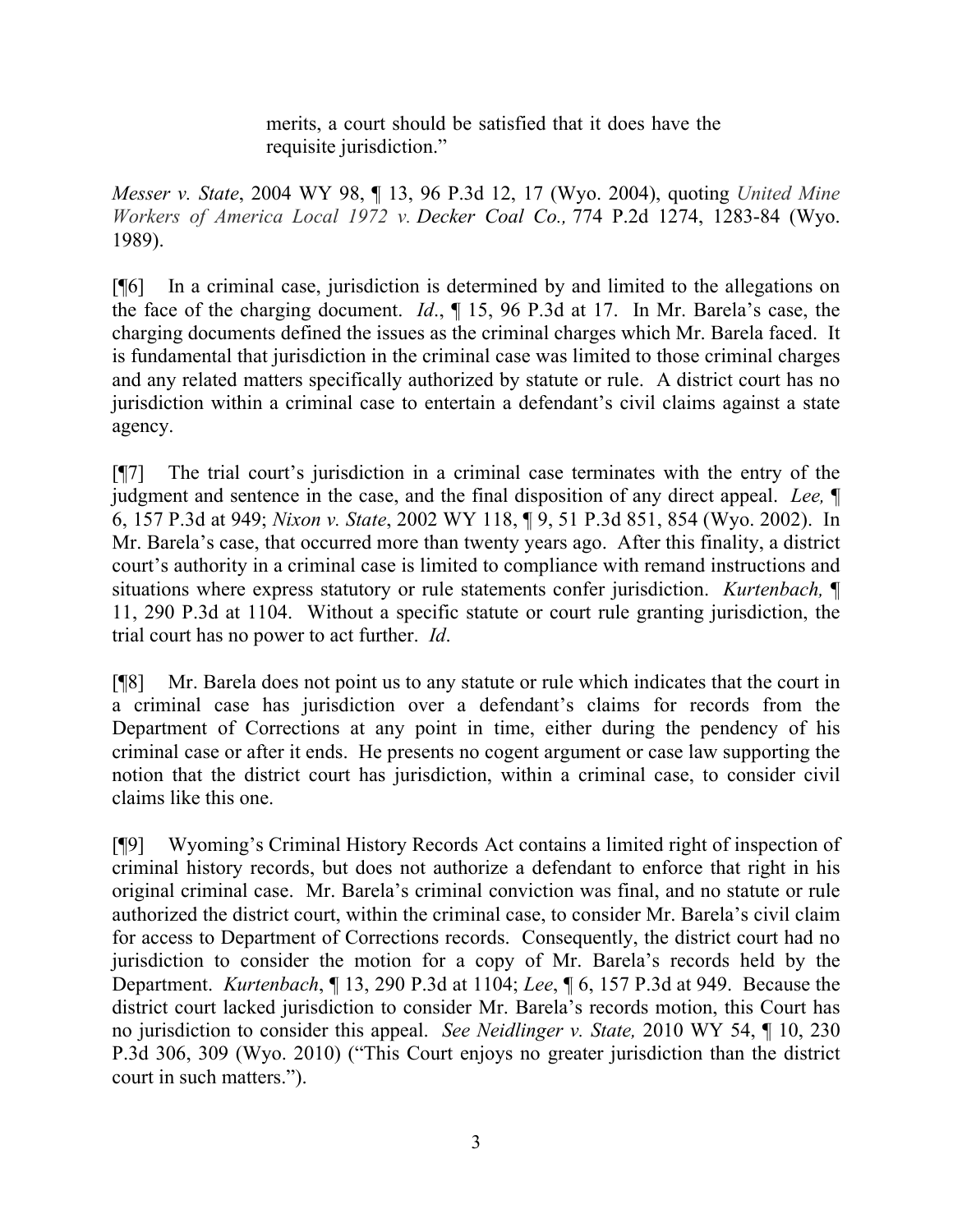# *Motion for De Novo Review/Clarification of Sentence*

[¶10] Mr. Barela's motion for review of his sentence makes three requests of the district court:

- 1. He requests a "time line … on how much time the Defendant would have to serve."
- 2. He requests an order from the district court requiring that he receive parole.
- 3. He requests a "maximum possible term," apparently referring to a term of years rather than the 28 years to life sentence that he received.

The relief Mr. Barela requests is not provided for under any applicable rule or statute. There simply is no provision in Wyoming law for a district court to explain its sentencing thoughts about a timeline (if there was one), to require parole or to adjust a legal sentence more than one year after it was issued. Wyo. Rule of Criminal Procedure 35 provides for a reduction of a sentence "within one year after the sentence is imposed" and for correction of an illegal sentence at any time. Mr. Barela's motion is more than twenty years too late for a sentence reduction. We previously affirmed that Mr. Barela's sentence was legal. *Barela III,* 2016 WY 68, 375 P.3d 783. Because Mr. Barela's conviction is final, and because there is no rule or statute providing the relief he requests, the district court had no jurisdiction to consider Mr. Barela's motion for review or clarification of his sentence.

[¶11] This Court previously considered an appeal from the denial of a "Request for Clarification of Sentence" in *Lee*, ¶ 6, 157 P.3d at 949. We noted that the trial court's jurisdiction terminated with the entry of the judgment and sentence and the final disposition of Mr. Lee's direct appeal. *Id*. Mr. Lee had previously filed an unsuccessful motion claiming that his sentence was illegal. *Id*. Because the district court had no jurisdiction to consider Mr. Lee's "Request for Clarification of Sentence," this Court likewise had no jurisdiction to consider an appeal of that request. We reach the same conclusion here. The district court had no jurisdiction to consider Mr. Barela's request, and this Court has no jurisdiction to consider an appeal of that request.

[¶12] As with his motion for records, Mr. Barela provides no cogent argument or relevant authority demonstrating that the district court had jurisdiction to grant the relief he requested.

## *Filing Restriction*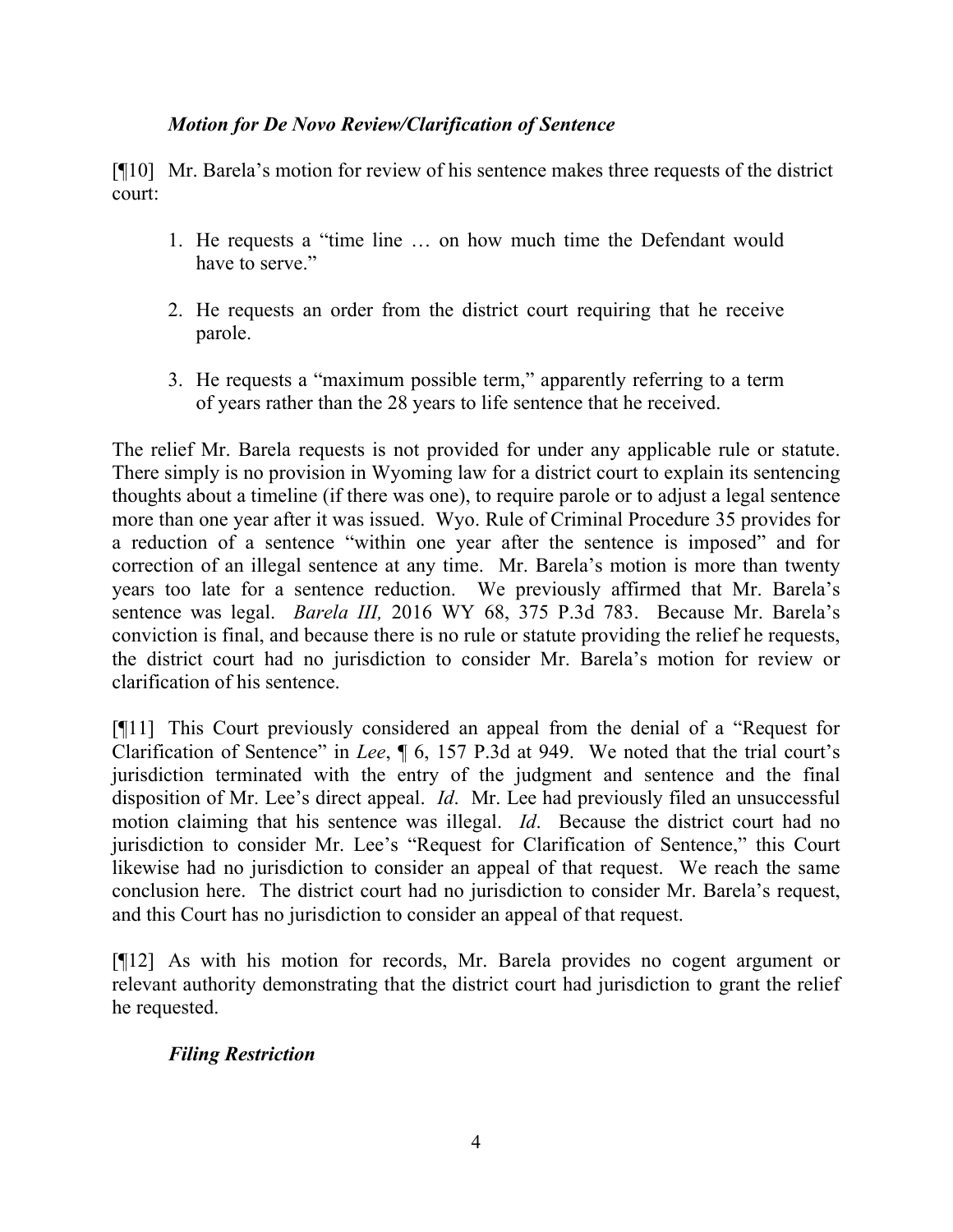[¶13] This is the fifth time Mr. Barela has attempted to challenge his conviction and sentence before this Court. He has repeatedly sought relief beyond the jurisdiction of the district court, and has raised fanciful claims without presenting cogent argument or relevant authority in support. Mr. Barela has repeatedly claimed that his sentence was illegal and should be modified. The recent history of Mr. Barela's litigation in this criminal case reflects a pattern of chronic vexatious, baseless and frivolous filings. We conclude that Mr. Barela is likely to continue to file unreasonable and wasteful motions, demands and papers within his criminal case.

[¶14] This Court and the United States Supreme Court have, when deemed necessary, exercised the inherent judicial authority to sanction an abusive litigant. *See, e.g., Martin v. District of Columbia Court of Appeals,* 506 U.S. 1, 113 S. Ct. 397, 121 L. Ed. 2d 305 (1992); *In re Sindram,* 498 U.S. 177, 111 S. Ct. 596, 112 L. Ed. 2d 599 (1991); *In re McDonald,* 489 U.S. 180, 184, 109 S. Ct. 993, 103 L. Ed. 2d 158 (1989); *DeLoge v. Homar*, 2013 WY 33, ¶ 14, 297 P.3d 117, 121 (Wyo. 2013); *Cosco v. Lampert,* 2010 WY 52, ¶ 24, 229 P.3d 962, 974 (Wyo. 2010); *Amin v. State,* 2006 WY 84 ¶¶ 6,7, 138 P.3d 1143, 220 (Wyo. 2006).

> Although "[l]itigiousness alone will not support an injunction restricting filing activities," filing restrictions "are proper where a litigant's abusive and lengthy history is properly set forth," the court provides guidelines as to what the litigant "must do to obtain the court's permission to file an action," and the litigant receives "notice and an opportunity to oppose the court's order before it is instituted."

*McMurray v. McCelmoore*, 445 F. Appx. 43, 45 (10th Cir. 2011), quoting *Tripati v. Beaman*, 878 F.2d 351, 354 (10<sup>th</sup> Cir. 1989).

[¶15] This Court finds that Mr. Barela should be barred from filing further pleadings in his original criminal case, whether before the district court or before this Court, without first obtaining permission from this Court. The Clerk of this Court and the clerk of district court are authorized to decline to file any papers submitted by Mr. Barela in his criminal case, and to decline to file any papers submitted by Mr. Barela that relate to his criminal case if filed as new claims, unless prior permission exists. We adopt the conditions required by the Tenth Circuit Court of Appeals for a litigant who is subject to filing restrictions to obtain permission for future filings. *See McMurray*, 445 F. Appx. at 46; *DePineda v. Hemphill*, 34 F.3d 946, 948 (10<sup>th</sup> Cir. 1994). To obtain such permission, Mr. Barela must provide this Court with the following:

1. A list of all appeals and all original proceedings filed, whether currently pending or previously filed with this Court or a district court in Wyoming, including the name, number, and citation of each case, and the